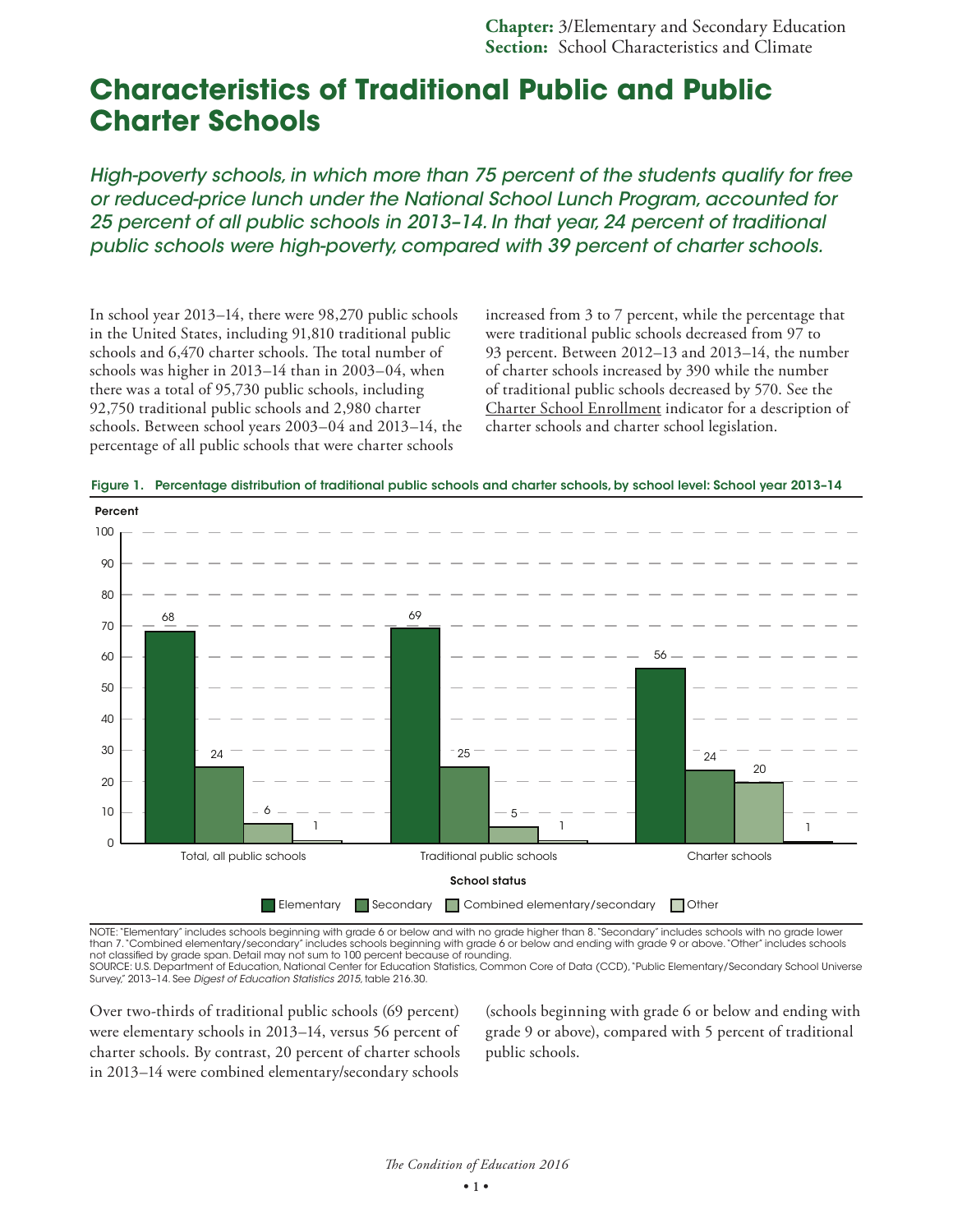

## Figure 2. Percentage of traditional public schools and charter schools, by racial/ethnic concentration: School years 2003–04 and 2013–14

NOTE: Race categories exclude persons of Hispanic ethnicity.

SOURCE: U.S. Department of Education, National Center for Education Statistics, Common Core of Data (CCD), "Public Elementary/Secondary School Universe Survey," 2003–04 and 2013–14. See *Digest of Education Statistics 2015*, table 216.30.

In 2013–14, in a majority (60 percent) of traditional public schools more than half of the students were White, while in 9 percent more than half of the students were Black and in 15 percent more than half of the students were Hispanic. In comparison, 36 percent of charter schools had more than 50 percent White enrollment, 24 percent had more than 50 percent Black enrollment, and 23 percent had more than 50 percent Hispanic enrollment. For both traditional public and public charter schools, the percentages of schools that had more than

50 percent White enrollment or more than 50 percent Black enrollment were lower in 2013–14 than in 2003–04, while the percentage of schools that had more than 50 percent Hispanic enrollment was higher in 2013–14 than in 2003–04. These shifts reflect, in part, changes in student demographics overall. Between 2004 and 2014, the percentage of children ages 5 to 17 who were White decreased from 59 to 53 percent, the percentage who were Black decreased from 15 to 14 percent, and the percentage who were Hispanic increased from 18 to 24 percent.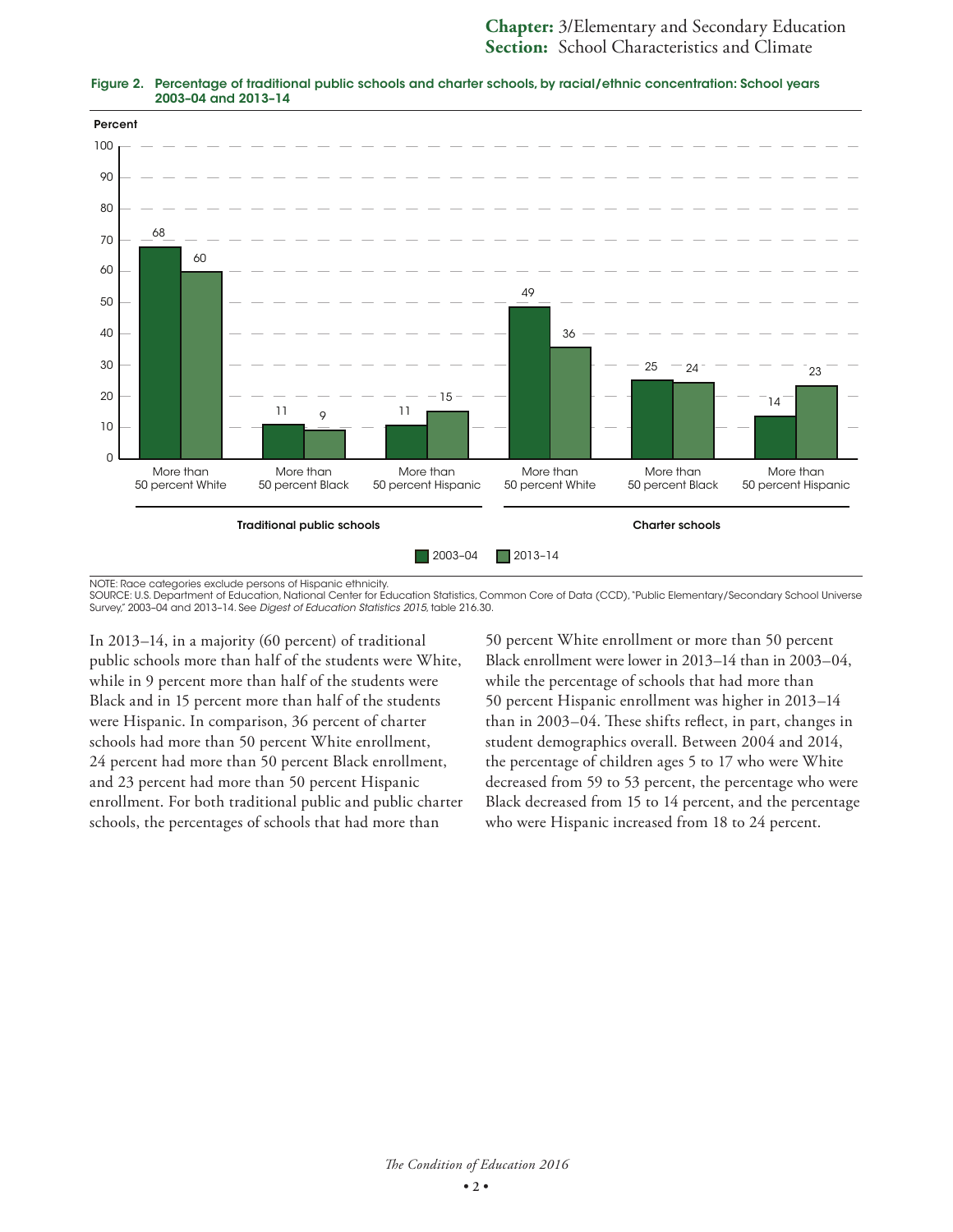

## Figure 3. Percentage of traditional public schools and charter schools, by percentage of students eligible for free or reduced-price lunch: School year 2013–14

NOTE:The category "missing/school does not participate" is not included in this figure; thus, the sum of the free or reduced-price lunch eligible categories<br>does not equal 100 percent.The National School Lunch Program is a student must be from a household with an income at or below 130 percent of the poverty threshold; to be eligible for reduced-price lunch, a student must be from a household with an income between 130 percent and 185 percent of the poverty threshold. SOURCE: U.S. Department of Education, National Center for Education Statistics, Common Core of Data (CCD), "Public Elementary/Secondary School Universe

Survey," 2013–14. See *Digest of Education Statistics 2015*, table 216.30.

High-poverty schools, in which more than 75 percent of the students qualify for free or reduced-price lunch under the National School Lunch Program, accounted for 25 percent of all public schools in 2013–14. In that year, 24 percent of traditional public schools were high-poverty, compared with 39 percent of charter schools.